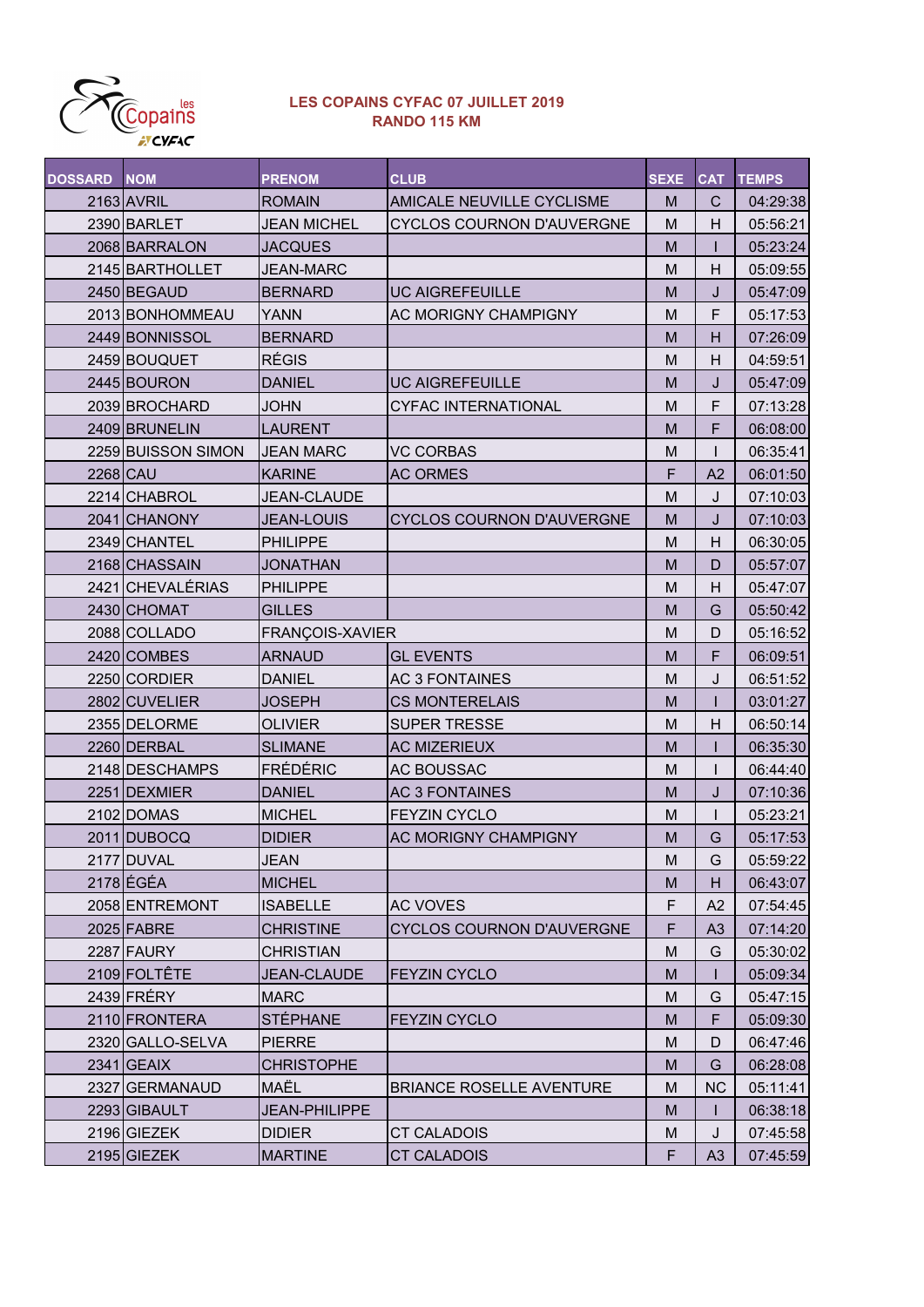

## LES COPAINS CYFAC 07 JUILLET 2019 RANDO 115 KM

| <b>DOSSARD</b> | <b>NOM</b>              | <b>PRENOM</b>        | <b>CLUB</b>                       | <b>SEXE</b> | <b>CAT</b>     | <b>TEMPS</b> |
|----------------|-------------------------|----------------------|-----------------------------------|-------------|----------------|--------------|
|                | 2257 GOIRAND            | <b>RÉGIS</b>         | <b>AC 3 FONTAINES</b>             | M           | J              | 06:56:25     |
|                | 2394 GOMES              | <b>DOMINIQUE</b>     | CYCLOS COURNON D'AUVERGNE         | M           | G              | 05:56:20     |
|                | 2429 GOURDON            | <b>FRANK</b>         | CYCLOS COURNON D'AUVERGNE         | M           | G              | 04:23:50     |
|                | 2405 GRANGE             | <b>JEAN-YVES</b>     |                                   | M           | G              | 05:50:42     |
|                | 2422 GRANGER            | <b>CHRISTIAN</b>     |                                   | M           | J              | 05:47:15     |
|                | 2318 GRATALOUP          | <b>ALEXANDRE</b>     |                                   | M           | $\mathsf{C}$   | 04:31:48     |
|                | 2192 GRÈS               | <b>JEAN</b>          | <b>EC OLEMPS</b>                  | M           | J              | 06:22:03     |
|                | 2401 GUIGNARD           | <b>STÉPHANE</b>      | <b>CLERMONT TRIATHLON</b>         | M           | H              | 06:29:19     |
|                | 2191 GUYONNET           | <b>PAUL</b>          | CYCLOS COURNON D'AUVERGNE         | M           | J              | 06:22:17     |
|                | 2042 HEWSON             | <b>PETER</b>         | Shrewsbury Triathlon Club (SyTri) | M           | J              | 07:09:24     |
|                | 2442 IRVINE             | <b>STEPHEN</b>       |                                   | M           | H              | 05:28:59     |
|                | 2141 JOLY               | <b>CHRISTIAN</b>     |                                   | M           |                | 06:01:34     |
|                | 2108 JONCHIER           | <b>DENIS</b>         | <b>FEYZIN CYCLO</b>               | M           | $\overline{H}$ | 05:23:36     |
|                | 2263 JUILLARD           | <b>PHILIPPE</b>      | <b>CYCLOS COURNON D'AUVERGNE</b>  | M           | G              | 07:47:19     |
|                | 2151 KERSULEC           | <b>FRANÇOIS</b>      |                                   | M           | F              | 05:49:21     |
|                | 2121 LABERINE           | <b>STÉPHANE</b>      | <b>FAVIER GROUP</b>               | M           | D              | 04:29:40     |
|                | 2232 LAFARGE            | <b>BRYAN</b>         | UC FOREZ 42                       | M           | $\mathsf{C}$   | 05:10:22     |
|                | 2186 LAFAYE             | THIERRY              | PETITE REINE CEPOY                | M           | G              | 05:34:28     |
|                | 2423 LE GOALLEC         | <b>MICHEL</b>        | <b>MORPHOLOGICS</b>               | M           |                | 06:34:41     |
|                | 2288 LEDISEZ            | <b>DOMINIQUE</b>     | <b>ASLC MECACHROME</b>            | M           | H              | 04:22:12     |
| 2342 LEY       |                         | <b>RICHARD</b>       | <b>ACMV VENISSIEUX</b>            | M           | J              | 05:31:22     |
|                | 2202 LIOUVILLE          | <b>VINCENT</b>       |                                   | M           | F              | 06:29:38     |
|                | 2072 LONQUE             | <b>JEAN FRANÇOIS</b> |                                   | M           | H              | 07:02:57     |
|                | 2156 MACOTELA OSCCOJHON |                      |                                   | M           | D              | 06:09:02     |
|                | 2315 MAIRESSE           | ÉRIC                 | CDM INTÉRIM                       | M           | F              | 05:29:58     |
|                | 2184 MALICKI            | <b>ALAIN</b>         | US OUZOUER/TREZEE                 | M           | G              | 05:51:38     |
|                | 2225 MANRY              | <b>SERGE</b>         |                                   | M           | H              | 06:01:43     |
|                | 2381 MARBEC             | <b>GILLES</b>        |                                   | M           | E              | 05:23:23     |
|                | 2224 MARMOITON          | <b>NATHALIE</b>      | <b>US NANTIAT</b>                 | F           | A <sub>3</sub> | 04:44:31     |
|                | 2253 MATHEZ             | <b>PHILIPPE</b>      | <b>AC 3 FONTAINES</b>             | M           | H              | 06:59:04     |
|                | 2062 MERLOT             | <b>SABINE</b>        | USMC LES CLAYES SOUS BOIS         | F           | A <sub>3</sub> | 06:42:55     |
|                | 2091 MILLARD            | <b>PASCAL</b>        | <b>VC FAUMONT</b>                 | M           | G              | 07:09:30     |
|                | 2220 MOREL              | <b>CLAUDE</b>        | <b>VTT ANCE ARZON</b>             | M           | F              | 07:23:23     |
|                | 2074 MORISOT            | THIERRY              | <b>ASPTT ST ETIENNE</b>           | M           |                | 06:18:15     |
|                | 2801 MOULIN             | <b>LUCIEN</b>        | <b>CYCLOS COURNON D'AUVERGNE</b>  | M           | J              | 06:22:17     |
|                | 2284 NIVET              | <b>BRUNO</b>         | AS EFFIAT                         | M           | F              | 06:09:35     |
|                | 2455 NOAILLY            | <b>ROGER</b>         |                                   | M           |                | 05:14:27     |
|                | 2447 OUILLON            | <b>DANIEL</b>        | CS VAL SAONE CAILLOUX             | M           | J              | 05:59:46     |
|                | 2240 PÉREIRA            | <b>DINIS</b>         | OST 45 CYCLO                      | M           | G              | 05:51:59     |
|                | 2344 PÉROL              | <b>PASCAL</b>        | XTTR <sub>63</sub>                | M           | G              | 05:28:59     |
|                | 2255 PERRIN             | <b>BERNARD</b>       | <b>AC 3 FONTAINES</b>             | M           | J              | 06:53:02     |
|                | 2266 PISSAVIN           | <b>SÉBASTIEN</b>     |                                   | M           | D              | 05:37:38     |
|                | 2256 POPY               | <b>ROBERT</b>        | AC 3 FONTAINES                    | M           | J              | 07:10:35     |
|                | 2276 PRAT               | <b>PIERRE</b>        |                                   | M           | J              | 05:11:57     |
|                | 2277 PRAT               | <b>OLIVIER</b>       |                                   | M           | D              | 05:11:57     |
|                | 2418 PROVENAT           | <b>PHILIPPE</b>      |                                   | M           | G              | 05:49:30     |
|                | 2026 RIOM               | <b>JEAN BAPTISTE</b> | VC PAYS DE ST FLOUR               | M           | D              | 04:39:14     |